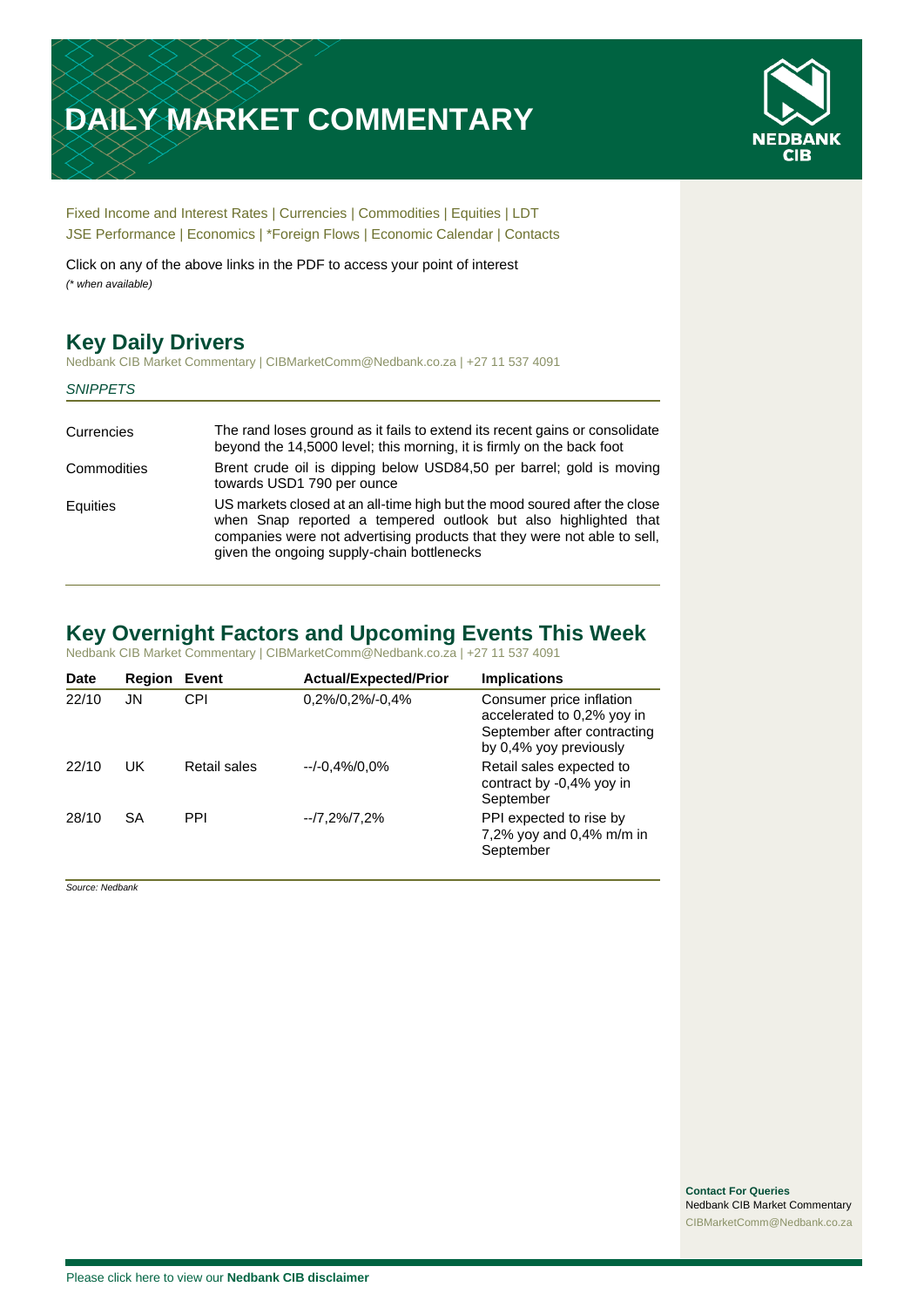## <span id="page-1-0"></span>**Fixed Income and Interest Rates**

Bond flow sales |+2711 535 4021 | Corporate Money Markets | +2711 535 4007 | Business Bank Money Markets | +2711 535 4006

| <b>Bonds</b>                  | Last price     | Δ<br>1d | Δ<br><b>MTD</b> | Δ<br><b>YTD</b> | Δ<br>12Month | <b>MTD</b> trend |
|-------------------------------|----------------|---------|-----------------|-----------------|--------------|------------------|
|                               | %              | bps     | bps             | bps             | bps          |                  |
| R2023-1,4 yrs                 | 5.39           | 2,50    | 25,30           | 87,20           | 108,00       | ۸                |
| R186-5,2 yrs                  | 7,94           | 8,30    | 34,60           | 127,60          | 94,10        | ۸                |
| R2030-8,3 yrs                 | 9,45           | 10,95   | 22,75           | 71,65           | 20,25        | φ                |
| R2048-26,4 yrs                | 10,85          | 13,95   | 8,55            | 5,15            | $-63,15$     | ۸                |
| <b>US 10 vr</b>               | 1,68           | $-1,83$ | 19,64           | 76,89           | 82,75        | φ                |
| <b>UK 10 yr</b>               | 1,20           | 5,40    | 18,00           | 100,50          | 96,00        | ۸                |
| German 10 yr                  | $-0,10$        | 2,40    | 9,70            | 46,70           | 48,60        | ۸                |
| Japan 10 yr                   | 0,10           | 0,50    | 2,40            | 7,50            | 6,10         | φ                |
|                               |                | Δ       | Δ               | Δ               | Δ            | <b>MTD</b> trend |
|                               |                |         |                 |                 |              |                  |
| <b>Money Market</b>           | Last price     | 1d      | <b>MTD</b>      | <b>YTD</b>      | 12Month      |                  |
|                               | $\frac{9}{20}$ | bps     | bps             | bps             | bps          |                  |
| SA reporate                   | 3,50           | 0,00    | 0,00            | 0,00            | 0,00         | ۰                |
| SA prime rate                 | 7,00           | 0,00    | 0,00            | 0,00            | 0,00         | ♦                |
| SA CPI (MTD = previous month) | 5,00           |         | 10,00           | 190,00          | 200,00       | ۸                |
| SA 3m JIBAR                   | 3,68           | 0,00    | 0,80            | 4,10            | 35,00        | ۸                |
| SA 3m NCD                     | 3,68           | 0,00    | 0,00            | 5,00            | 33,75        | ٠                |
| SA 6m NCD                     | 4,30           | $-1,25$ | 10,00           | 42,50           | 93,75        | ۸                |
| SA 12m NCD                    | 5,20           | $-1,25$ | 27,50           | 112,50          | 173,75       | ۸                |
| US 3m LIBOR                   | 0,13           | $-0,13$ | $-0,19$         | $-11,01$        | $-8,75$      | ψ                |
| UK 3m LIBOR                   | 0,21           | $-0,46$ | 12,94           | 18,58           | 16,30        | ۸                |
| Japan 3m LIBOR                | $-0,08$        | $-0,12$ | $-0,52$         | $-0,18$         | 1,68         | ψ                |

| <b>FRAs and Swaps</b>            | Last price | Δ<br>1d  | Δ<br><b>MTD</b> | Δ<br><b>YTD</b> | Δ<br>12Month | <b>MTD</b> trend |
|----------------------------------|------------|----------|-----------------|-----------------|--------------|------------------|
|                                  | %          | bps      | bps             | bps             | bps          |                  |
| 3X6 FRA                          | 4,15       | 1,00     | 24,00           | 83,50           | 101,00       | ۸                |
| 6X9 FRA                          | 4.73       | 0,00     | 4,00            | 3,00            | 4,00         | ۸                |
| 9X12 FRA                         | 5,18       | 2,50     | 43,00           | 185,50          | 202,00       | φ                |
| 18X21 FRA                        | 6,35       | $-1,50$  | 50,00           | 256,50          | 269,00       | ۸                |
| SA 2yr Swap                      | 5,28       | $-0,50$  | 37,50           | 172,40          | 190,00       | ۸                |
| SA 3yr Swap                      | 5,82       | 0,00     | 40,50           | 191,00          | 200,00       | φ                |
| SA 5yr Swap                      | 6,60       | 6,00     | 37,90           | 184,50          | 171,50       | ۸                |
| SA 10yr Swap                     | 7,79       | 0,50     | 23,00           | 119,00          | 80,50        | φ                |
| SA 15yr Swap                     | 8,31       | 10,00    | 14,50           | 85,50           | 39,00        | ۸                |
|                                  |            |          |                 |                 |              |                  |
|                                  |            | Δ        | Δ               | Δ               | Δ            | <b>MTD</b> trend |
| <b>Spreads</b>                   | Last price | 1d       | <b>MTD</b>      | <b>YTD</b>      | 12Month      |                  |
|                                  | %          | bps      | bps             | bps             | bps          |                  |
| 2v10v                            | $-2,51$    | $-1,00$  | 14,50           | 53,40           | 109,50       | ۸                |
| 3v10y                            | $-1,97$    | $-0,50$  | 17,50           | 72,00           | 119,50       | ۸                |
| R2030-R2023                      | 4,06       | 8,45     | $-2,55$         | $-15,55$        | $-87,75$     | ψ                |
| R2048-R2030                      | 1,40       | 3,00     | $-14,20$        | $-66,50$        | $-83,40$     | ψ                |
| 5y-R2030                         | $-2,86$    | $-4,95$  | 15,15           | 112,85          | 151,25       | φ                |
| 10y-R2030                        | $-1,67$    | $-10,45$ | 0,25            | 47,35           | 60,25        | ۸                |
| 15y-R2030                        | $-1,15$    | $-0.95$  | $-8,25$         | 13,85           | 18,75        | ψ                |
| SA 5yr CDS spread - basis points | 209,50     |          | $-2,50$         | 1,50            | $-60,00$     | ψ                |

#### **US 10 Year Yield SA 10 Year Yield**



*Source: Bloomberg, Nedbank Source: Bloomberg, Nedbank*

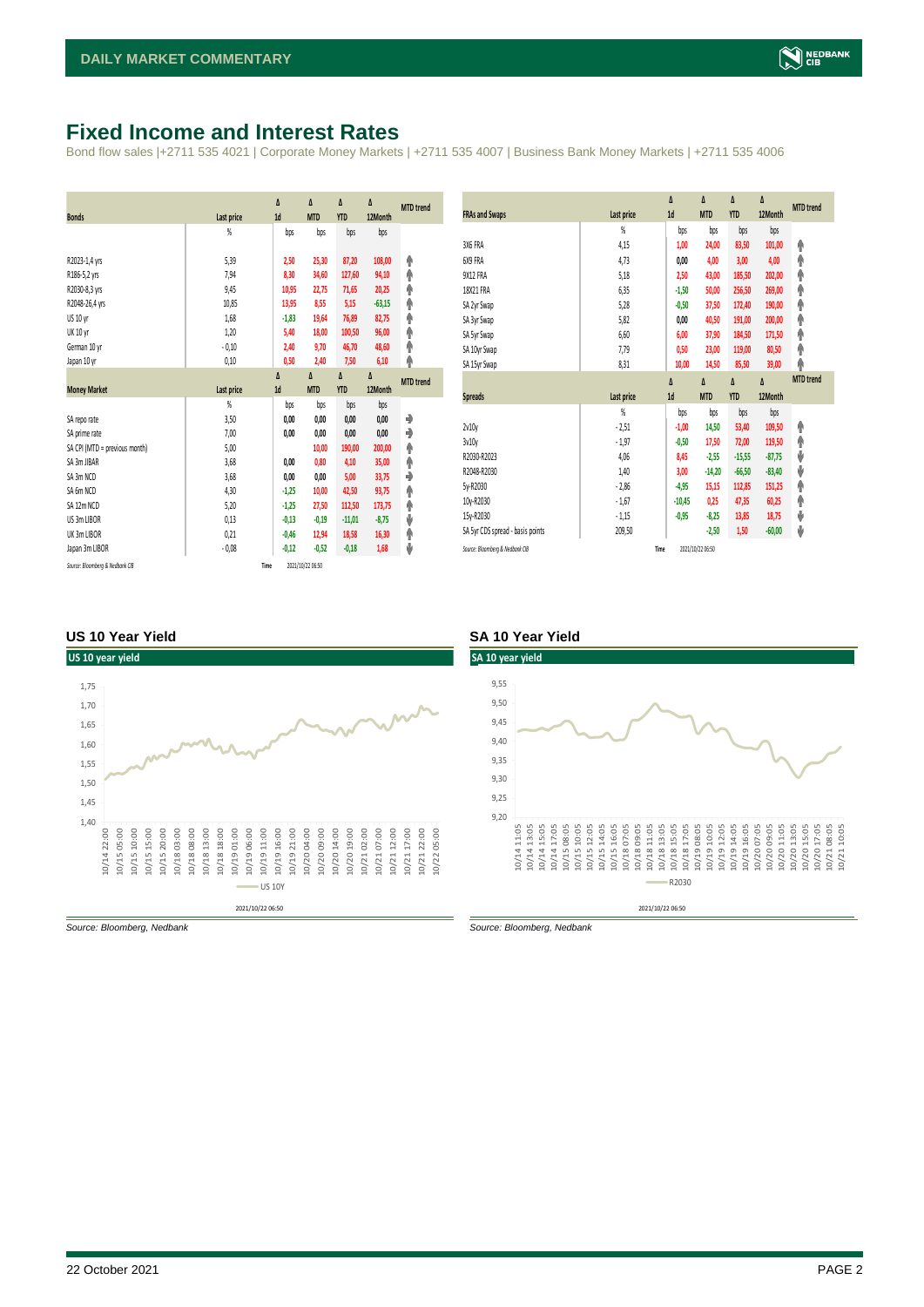

### <span id="page-2-0"></span>**Currencies**

Business Banking FX | +27 11 535 4003 | Corporate FX | +2711 535 4002 | Institutional FX | +011 535 4002

- On Thursday, the rand opened the local session trading at 14,4400. The improved levels in the rand proved attractive to USD buyers again and the local unit traded weaker throughout the session to end the day around the 14,6000 level. In the overnight session, the rand traded to a high of 14,6900. This morning, it drifted back from those highs and is currently trading at 14,6475. The EURZAR is currently trading at 17,0325 and the GBPZAR at 20,2120.
- On the international front, the major currency pairs, although continuing to trade within limited ranges, traded with a marginally weaker bias. The EURUSD is currently trading at 1.1627, which is unchanged from the same time yesterday. The GBPUSD is also effectively unchanged from yesterday and is currently trading at 1,3798. Gold also remained unchanged from the same time yesterday at 1 786,50 this morning.
- Data releases scheduled for today: there are no local releases; from Europe, we have the manufacturing and services PMI releases for the major member states and the zone; from the UK, we have the retails sales and manufacturing and services PMI releases; and from the US, we have the PMI release.
- After another robust performance in the previous session, the rand yesterday relinquished the significant majority of the week's gains, trading marginally short of the 14,7000 level last night.
- Possible trading range for the rand today: 14,4500 to 14,9500

|                                 |            | X <sub>A</sub> | X <sub>A</sub>   | $\%$ $\Lambda$ | %          | <b>MTD</b> trend | <b>USD trend</b>    |
|---------------------------------|------------|----------------|------------------|----------------|------------|------------------|---------------------|
| <b>Majors</b>                   | Last price | $-1d$          | <b>MTD</b>       | <b>YTD</b>     | 12Month    |                  |                     |
| GBPUSD                          | 1,38       | 0,02           | 2,39             | 0,92           | 5,45       | ٠                | USD weakness        |
| <b>EURUSD</b>                   | 1,16       | 0,04           | 0,41             | $-4,81$        | $-1,61$    | ٨                | <b>USD</b> weakness |
| <b>USDJPY</b>                   | 114,02     | 0.03           | 2.39             | $-9,45$        | 8,03       | ۸                | USD strength        |
| <b>USDAUD</b>                   | 1,34       | $-0.07$        | $-3,29$          | 2,95           | $-4,75$    | ı                | <b>USD</b> weakness |
|                                 |            | $X\Delta$      | $X\Delta$        | $% \Delta$     | $% \Delta$ | <b>MTD</b> trend | <b>ZAR trend</b>    |
| <b>Rand crosses</b>             | Last price | $-1d$          | <b>MTD</b>       | <b>YTD</b>     | 12Month    |                  |                     |
| <b>USDZAR</b>                   | 14,65      | $-0.23$        | $-2,82$          | $-0,27$        | $-10,62$   | J                | ZAR strength        |
| GBPZAR                          | 20,22      | $-0,18$        | $-0,44$          | 0,64           | $-4,89$    | ÷                | ZAR strength        |
| EURZAR                          | 17,04      | $-0,18$        | $-2,46$          | $-5,36$        | $-12,44$   | ÷                | ZAR strength        |
| AUDZAR                          | 10,95      | $-0,12$        | 0,56             | $-3,22$        | $-5,36$    | ÷                | <b>7AR</b> weakness |
| ZARJPY                          | 7,78       | 0,30           | 5,16             | 9,68           | 16,87      | ۸                | ZAR strength        |
|                                 |            | $X\Delta$      | $X\Delta$        | $% \Delta$     | $% \Delta$ | <b>MTD</b> trend | ZAR trend           |
| <b>African FX</b>               | Last price | $-1d$          | <b>MTD</b>       | <b>YTD</b>     | 12Month    |                  |                     |
| ZARMWK (Malawian kwacha)        | 55,83      | $-1,13$        | 3,20             | 5,96           | 17,15      | ٠                | ZAR strength        |
| ZARBWP (Botswana pula)          | 0,76       | 0,00           | 1,17             | 3,17           | 7,61       | Α                | ZAR strength        |
| ZARKES (Kenyan shilling)        | 7,61       | $-0,96$        | 3,57             | 2,37           | 12,50      | Φ                | ZAR strength        |
| ZARMUR (Mauritian rupee)        | 2,91       | $-0,79$        | 3,03             | 7,23           | 15,05      | ÷                | ZAR strength        |
| ZARNGN (Nigerian naira)         | 28,16      | $-1,57$        | 2,82             | 3,84           | 16,91      | ۸                | ZAR strength        |
| ZARGHS (Ghanian cedi)           | 0.41       | 0.22           | 3.19             | 3.64           | 13,27      | Φ                | ZAR strength        |
| ZARZMW (Zambian kwacha)         | 1,17       | 0,23           | 4,46             | $-23,42$       | $-7,18$    | ۸                | ZAR strength        |
| ZARMZN (Mozambican metical)     | 4,35       | $-0,66$        | 2,98             | $-17,16$       | $-3,47$    | ۸                | ZAR strength        |
|                                 |            | $X\Delta$      | $X\Delta$        | $% \Delta$     | $% \Delta$ | <b>MTD</b> trend |                     |
| <b>Emerging Market FX</b>       | Last price | $-1d$          | <b>MTD</b>       | <b>YTD</b>     | 12Month    |                  | <b>USD trend</b>    |
| <b>USDBRL (Brazilian Real)</b>  | 5.66       | 1.07           | 3.82             | 8,14           | 0.93       | ٠                | USD strength        |
| USDTRY (Turkish Lira)           | 9,52       | 0.06           | 6,61             | 21,87          | 16,68      | ۸                | USD strength        |
| <b>USDMXN (Mexican Peso)</b>    | 20,28      | $-0,13$        | $-1,80$          | 1,78           | $-3,48$    | ě                | USD weakness        |
| <b>USDINR</b> (Indian Rupee)    | 74,79      | $-0,10$        | 0,74             | 2,30           | 1,67       | ٠                | USD strength        |
| <b>USDRUB</b> (Russian Ruble)   | 71,11      | 0,37           | $-2,31$          | $-4,65$        | $-7,90$    | ı                | <b>USD</b> weakness |
| Source: Bloomberg & Nedbank CIB | Time       |                | 2021/10/22 06:50 |                |            |                  |                     |

*\*Please note that the sign on the % change reflects the change on the headline number. The narrative indicates the trend direction over the month. For trade in any of these currencies, contact our FX dealing desks*





*Source: Bloomberg, Nedbank Source: Bloomberg, Nedbank*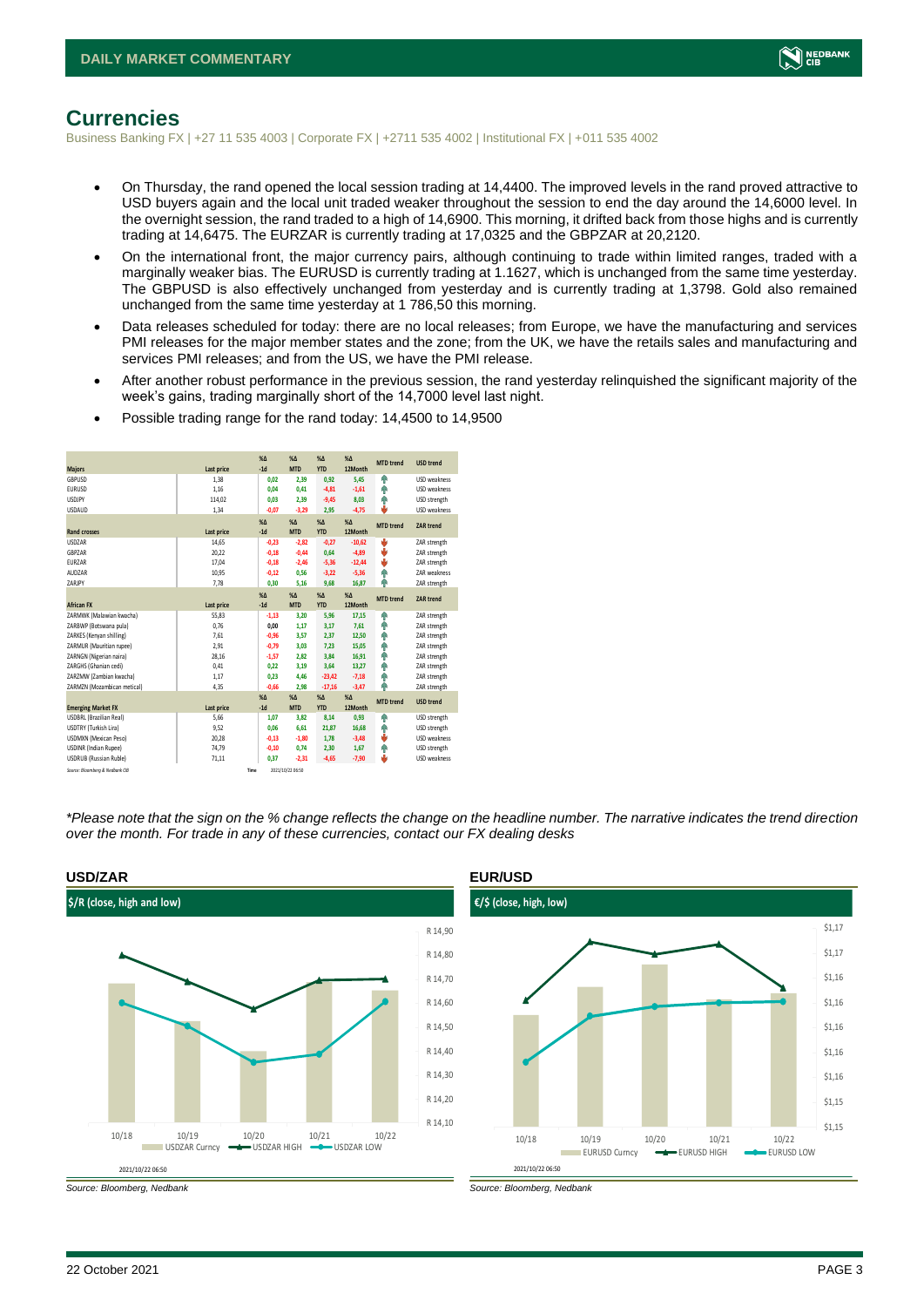# <span id="page-3-0"></span>**Commodities**

Nedbank CIB Market Commentary | CIBMarketComm@Nedbank.co.za | +27 11 537 4091| +27 11 535 4038

• Benchmark crude oil prices are better offered with Brent crude oil dipping below USD84,50 per barrel. Gold is better bid and moving towards USD1 790 per ounce, while PGMs are also better bid with platinum moving above USD1 055 per ounce and palladium recovering some of its previous session losses to mark a touch above USD2 040 per ounce.

| <b>Commodities</b>              | Last price | $%$ $\Delta$<br>$-1d$ | %Δ<br><b>MTD</b> | $%$ $\Delta$<br><b>YTD</b> | $%$ $\Delta$<br>12Month | <b>MTD</b> trend |
|---------------------------------|------------|-----------------------|------------------|----------------------------|-------------------------|------------------|
| Brent near future (\$)          | 84,13      | $-0,57$               | 7,14             | 62,41                      | 98,14                   | Ĥ                |
| WTI crude (\$)                  | 82,14      | $-0,44$               | 9,48             | 69,29                      | 102,12                  | Ĥ                |
| Gold spot (\$)                  | 1786,81    | 0,22                  | 1,70             | $-5,88$                    | $-6,16$                 | f                |
| Platinum spot (\$)              | 1055,65    | 0,26                  | 9,12             | $-1,54$                    | 19,15                   | Ĥ                |
| SA white maize spot (R)         | 3 156,00   | $-0,09$               | $-5,25$          | $-4,85$                    | $-14,77$                | W                |
| Source: Bloomberg & Nedbank CIB |            | Time                  | 2021/10/22 06:50 |                            |                         |                  |



*Source: Bloomberg, Nedbank*



**Platinum vs. Gold Brent Crude vs. West Texas Intermediate**



*Source: Bloomberg, Nedbank Source: Bloomberg, Nedbank*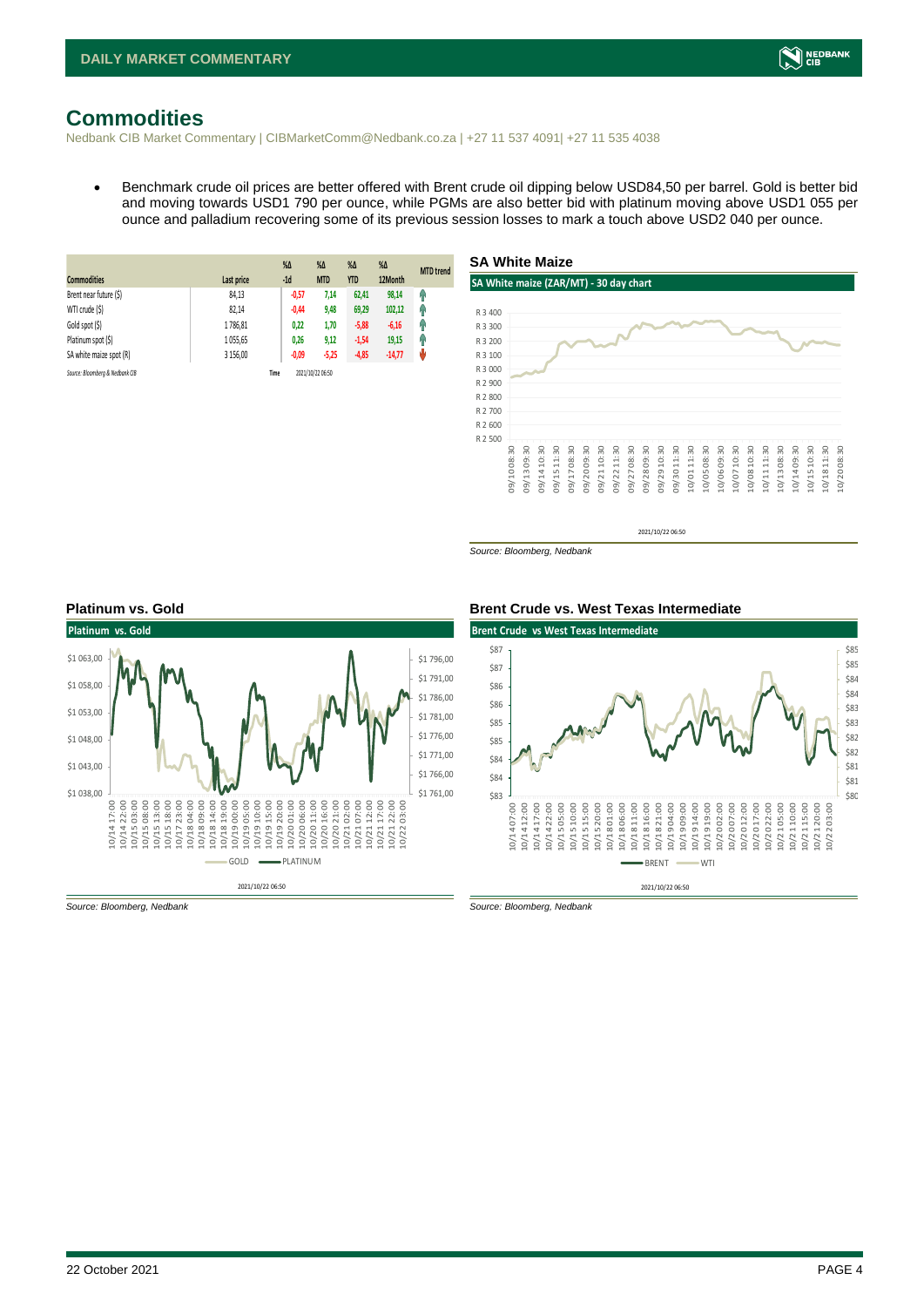# <span id="page-4-0"></span>**Equities**

Cash equities | +2711 535 4030/31

#### **South Africa**

• Top40 -1,35%; it was not the prettiest of days on the local bourse as most major indices traded in the red led by resources. Resi10 -2,80%; commodity prices got hammered bar nickel +4,55%; palladium -3,2%, copper -3,0%; SOL -4,70% (1Q prod U/P). ZAR -1,18% did not do SA Inc. any favours; Fini15 -1,35%, SAPY -0,63%; Indi25 -0,06% resilient as rand hedges do their job. KIO -3,77%; despite a decent sales update as rail bottlenecks and SA port issues limited shipments and restricted sales. AMS -3,06%; production nrs in line, on track to meet full-year guid; CLS -2,73%, DHEPS rose 8,8%, lower end of the guided range. Worth noting: US Initial Jobless Claims broadly in line at 290k vs 297k; Leading Index below at 0,2% vs 0,4%; Existing Homes Sales beat. Turnover improved to R21bn, with c.R7bn odd going through in the closing auction due to a rebalance; IMP 8% market share top.

#### **UK/Europe**

• European stocks traded little changed as some earnings reports disappointed, adding to investor unease about inflation and supply constraints. The Stoxx Europe 600 Index was up less than 0,1% by 3:28pm in London, with basic resources and industrials leading the decline, while automakers outperformed. ABB Ltd slumped after stating that margins are set to decline on rising cost of raw materials, while Anglo American Plc fell, as it expects production to be at the lower end of its guidance range. SAP SE retreated after cautious management comments on the margin outlook. Shares in the region are witnessing a strong month, with the main regional benchmark only about 1% away from its August record high. Earnings are in focus as investors consider whether profit growth can continue, despite China, inflation, supply disruptions and rising bond yield risks.

#### **USA**

• US stocks rose to the first all-time high since 2 September, powered by a spate of strong corporate results and positive news on the fight against the virus. A late-session rally lifted the S&P 500 0,3% for a seventh straight gain, the longest streak since July. Shares in stocks that benefit from a strong economy rallied after better-than-expected earnings at Tesla Inc., Pool Corp. and Tractor Supply Co. The mood soured after the cash session when Snap Inc. plunged more than 25% after reporting results that missed estimates. The owner of Snapchat app warned that global supply-chain issues are discouraging advertisers from trying to reach new customers. Other social media stocks slumped in afterhours, with Facebook Inc. and Twitter Inc. each down 6%. Alphabet Inc. slid almost 3%. The gains during regular trading ended the longest drought without a record close since November 2020. The S&P 500 has climbed 5% since JPMorgan Chase & Co. kicked off the reporting season, following a month of losses. The steady rise in stocks sent the Cboe Volatility Index to its lowest close since before the pandemic.

#### **Asia**

• Asian stocks rose on Friday and the USD slipped as a report that China Evergrande Group pulled back from the brink of default aided sentiment. Australia's dollar paced gains in risk-sensitive currencies. Equities advanced in Japan and Hong Kong, while property shares in China extended a rally. Local media said Evergrande paid a USD bond coupon before a weekend deadline. China high-yield USD bonds climbed. The report eased some of the concerns about possible contagion from any default by the firm.

|                                 |               | $\%$ $\Delta$    | $\%$ $\Delta$    | $\%$ $\Delta$ | $\%$    | 2020        | <b>MTD</b> trend |
|---------------------------------|---------------|------------------|------------------|---------------|---------|-------------|------------------|
| <b>Developed Markets</b>        | Last price    | $-1d$            | <b>MTD</b>       | <b>YTD</b>    | 12Month | Performance |                  |
| Dow Jones                       | 35 603.08     | $-0.02$          | 5,20             | 16,33         | 25,52   | 22,34       | ٨                |
| Nasdao                          | 15 215,70     | 0.62             | 5.31             | 18,06         | 32,24   | 35,23       | Λ                |
| S&P 500                         | 4549,78       | 0.30             | 5.62             | 21,13         | 31,74   | 28,88       | Λ                |
| DJ Eurostoxx 50                 | 4155.73       | $-0,39$          | 2.66             | 16,98         | 31,04   | 25,12       | ٨                |
| DAX                             | 15 472,56     | $-0.32$          | 1,39             | 12,78         | 23,36   | 25,22       | Α                |
| CAC                             | 6686,17       | $-0.29$          | 2.55             | 20,44         | 37,82   | 26,46       | Ĥ                |
| FTSE                            | 7 190,30      | $-0.45$          | 1,47             | 11,30         | 24,28   | 12,00       | ٨                |
| ASX200                          | 7418,00       | 0,04             | 1.17             | 12,61         | 20,15   | 13,38       | ٨                |
| Nikkei 225                      | 28 838.39     | 0,45             | $-2,09$          | 5,08          | 22,85   | 20,93       | V                |
| MSCI World                      | 3 1 5 2 , 3 3 | 0,15             | 4,85             | 17,19         | 30,21   | 25,19       | ٨                |
|                                 |               | $\sqrt{\Lambda}$ | $\%$ $\Delta$    | $\%$ $\Delta$ | $\%$    | 2020        |                  |
| <b>Emerging Markets</b>         | Last price    | $-1d$            | <b>MTD</b>       | <b>YTD</b>    | 12Month | Performance | <b>MTD</b> trend |
| Hang Seng                       | 26 132,90     | 0,44             | 6,34             | $-4,03$       | 5,43    | 9,07        | ٨                |
| Shanghai                        | 3598,18       | 0,09             | 0,84             | 3,60          | 8,62    | 23,72       | Λ                |
| Brazil Bovespa                  | 107 735,00    | $-2,75$          | $-2,92$          | $-9,48$       | 5,71    | 27.07       | V                |
| India - NSE                     | 61 312,57     | 0,64             | 3,70             | 28,40         | 51,17   | 14,38       | ٨                |
| Russia Micex                    | 4 2 18,63     | $-1,61$          | 2.81             | 28,26         | 50,49   | 28,21       | Α                |
| <b>MSCI Emerging</b>            | 1293,00       | $-0.62$          | 3,18             | 0,13          | 13,77   | 15,38       | ٨                |
|                                 |               | $\%$ $\Delta$    | $\%$ $\Delta$    | $\%$ $\Delta$ | $\%$    | 2020        |                  |
| <b>SA Indices</b>               | Last price    | $-1d$            | <b>MTD</b>       | <b>YTD</b>    | 12Month | Performance | <b>MTD</b> trend |
| JSE All Share                   | 66 057,58     | $-1,25$          | 2,76             | 11,19         | 20,55   | 8,24        | ٨                |
| Top 40                          | 59 535,08     | $-1,35$          | 2,89             | 9,48          | 18,41   | 8,75        | Α                |
| Resi 10                         | 61 430,52     | $-2,80$          | 5.76             | 6,70          | 16,30   | 20,01       | Α                |
| Indi 25                         | 85 432,69     | $-0,06$          | 4.22             | 9,67          | 15,25   | 8,82        | Α                |
| Fini 15                         | 13 819,59     | $-1,35$          | $-5,50$          | 14,59         | 33,18   | $-4,30$     | V                |
| Source: Bloomberg & Nedbank CIB | Time          |                  | 2021/10/22 06:50 |               |         |             |                  |





*Source: Bloomberg, Nedbank*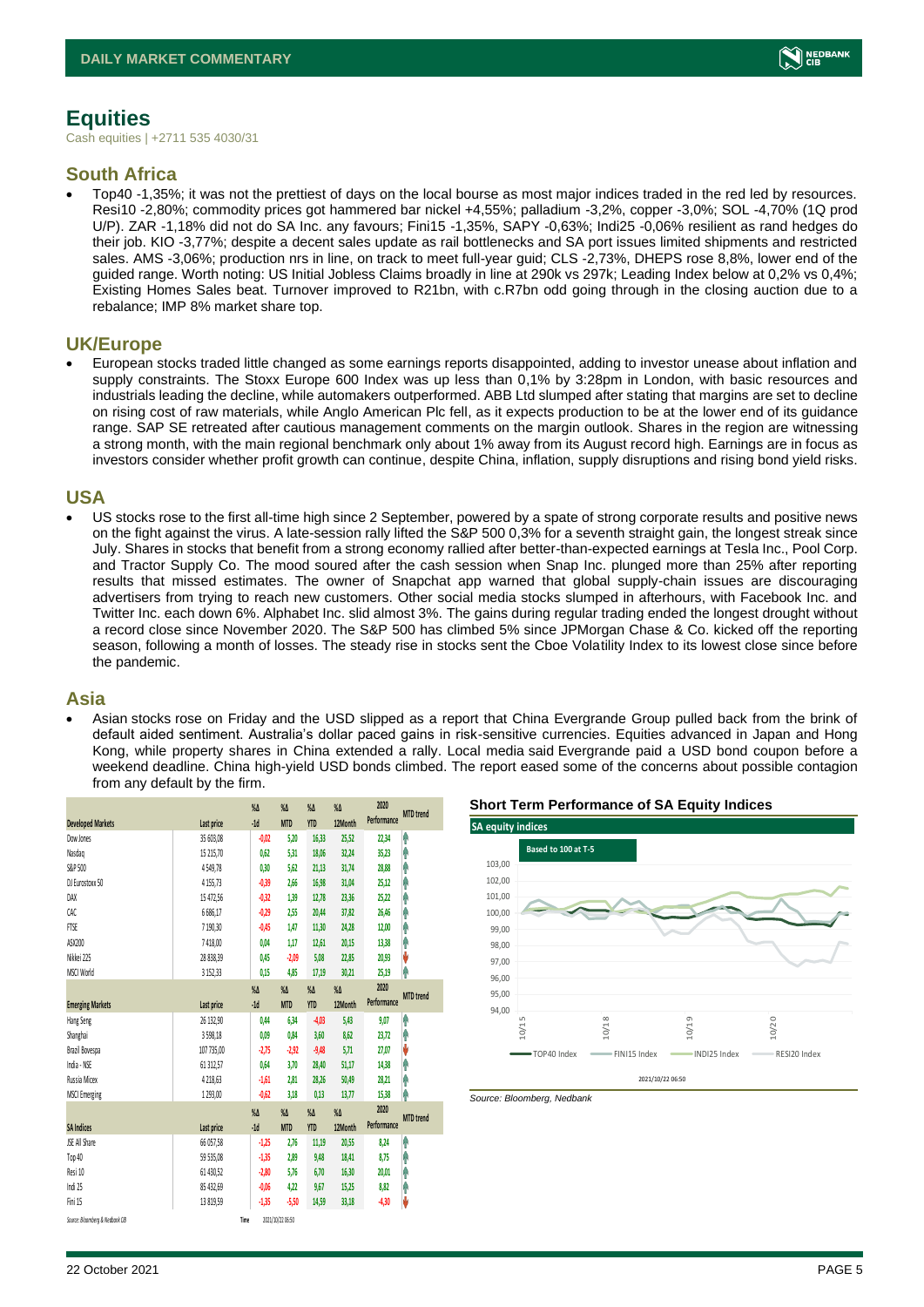# <span id="page-5-0"></span>**Last Day To Trade**

Susan Correia | Scorreia@Nedbankcapital.co.za | +27 11 295 8227

| <b>SHARE CODE</b>      | <b>SHARE NAME</b>                 | <b>DIVIDEND / INTEREST RATE</b>                        |
|------------------------|-----------------------------------|--------------------------------------------------------|
| <b>26 October 2021</b> |                                   |                                                        |
| <b>BAWP</b>            | Barloworld Ltd 6% Pref            | dividend @ 6cps                                        |
| <b>CAT</b>             | Caxton CTP Publish & Printers Ltd | dividend $@$ 50cps                                     |
| <b>CATP</b>            | Caxton CTP Publish 6% Pref        | dividend $@$ 410cps                                    |
| <b>ETO</b>             | Etion Ltd                         | dividend @ 33cps                                       |
| <b>HMN</b>             | Hammerson Plc                     | dividend @ 4.024240cps or 6.080933241 new per 100 held |
| <b>KST</b>             | <b>PSG Konsult Ltd</b>            | dividend @ 10cps                                       |
|                        |                                   |                                                        |
| <b>NRL</b>             | Newpark REIT Ltd                  | dividend $@$ 21.663240cps                              |
| <b>RCL</b>             | <b>RCL Foods Ltd</b>              | dividend @ 30cps                                       |

*Source: JSE*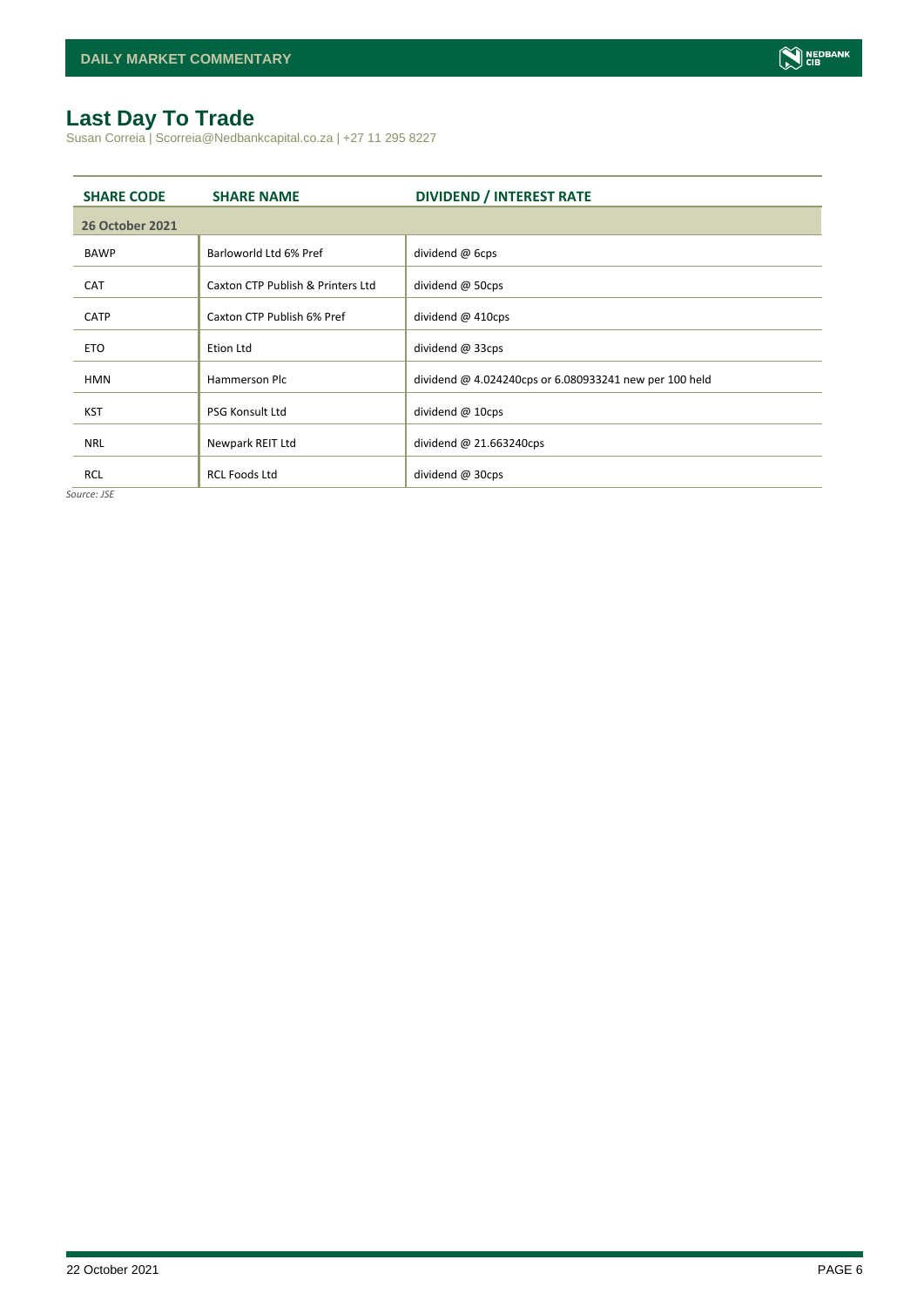# <span id="page-6-0"></span>**JSE Performance**

Nedbank CIB Market Commentary | CIBMarketComm@Nedbank.co.za | +27 11 537 4091

|                                    |            | $\%$ $\Delta$ | %Δ         | %Δ         | %Δ       | 2020        | <b>MTD</b> trend |
|------------------------------------|------------|---------------|------------|------------|----------|-------------|------------------|
| <b>Top40 constituents</b>          | Last price | $-1d$         | <b>MTD</b> | <b>YTD</b> | 12Month  | Performance |                  |
| ABG: Absa Group Ltd                | 141,30     | $-1,62$       | $-7,45$    | 17,89      | 43,79    | $-19,72$    | V                |
| AGL: Anglo American Plc            | 554,00     | $-2,36$       | 3,96       | 16,81      | 37,09    | 21,60       | φ                |
| AMS: Anglo American Platinum Ltd   | 1547,63    | $-3,06$       | 18,65      | 14,12      | 21,84    | 10,39       | φ                |
| ANG: Anglogold Ashanti Ltd         | 276,00     | $-0,34$       | 16,10      | $-19,42$   | $-33,13$ | 8,22        | φ                |
| APN : Aspen Pharmacare Holdings Lt | 244,96     | $-0,11$       | $-9,59$    | 95,39      | 130,12   | 5,16        | V                |
| BHP: Bhp Group Plc                 | 387,15     | $-3,17$       | 1,57       | $-0,49$    | 13,67    | 17,98       | φ                |
| BID: Bid Corp Ltd                  | 326,67     | $-1,23$       | 1,26       | 24,19      | 36,76    | $-20,34$    | φ                |
| BTI: British American Tobacco Plc  | 523,63     | 0,88          | $-1,24$    | $-4,00$    | $-3,46$  | $-8,69$     | ψ                |
| BVT: Bidvest Group Ltd             | 188,14     | 0,57          | $-4,01$    | 19,82      | 36,37    | $-23,32$    | V                |
| CFR : Financiere Richemont-Dep Rec | 174,72     | 1,35          | 12,32      | 33,27      | 57,28    | 19,69       | φ                |
| CLS : Clicks Group Ltd             | 270,50     | $-2,73$       | $-2,59$    | 7,06       | 19,43    | $-1,53$     | ψ                |
| CPI : Capitec Bank Holdings Ltd    | 1694,08    | $-0,92$       | $-6,87$    | 18,25      | 43,32    | $-0,94$     | ψ                |
| DSY: Discovery Ltd                 | 134,22     | $-1,27$       | $-1,94$    | $-12,58$   | 11,45    | 27,28       | V                |
| EXX : Exxaro Resources Ltd         | 160,72     | $-5,44$       | $-0,19$    | 19,66      | 33,00    | 5,92        | V                |
| FSR: Firstrand Ltd                 | 57,48      | $-1,74$       | $-10,90$   | 12,62      | 36,95    | $-18,73$    | ψ                |
| GFI: Gold Fields Ltd               | 137,89     | $-1,27$       | 11,85      | 0,23       | $-26,84$ | 43,50       | φ                |
| GLN : Glencore Plc                 | 73,90      | $-1,95$       | 3,85       | 63,78      | 119,70   | 7,95        | φ                |
| GRT : Growthpoint Properties Ltd   | 13,27      | $-0,60$       | $-7,20$    | 5,57       | 14,10    | $-43,15$    | ♦                |
| IMP : Impala Platinum Holdings Ltd | 208,30     | $-4,33$       | 21,34      | 3,17       | 19,49    | 40,68       | φ                |
| INL: Investec Ltd                  | 66,69      | $-1,11$       | 1,89       | 82,01      | 95,17    | $-37,83$    | φ                |
| INP: Investec Plc                  | 65,96      | $-1,04$       | 2,01       | 75,19      | 93,43    | $-42,72$    | Λ                |
| MCG: Multichoice Group Ltd         | 123,57     | $-0,20$       | 8,23       | $-7,78$    | $-5,27$  | 0,00        | φ                |
| MNP: Mondi Plc                     | 356,02     | $-0,47$       | $-3,83$    | 3,76       | 5,61     | 5,16        | ψ                |
| MRP : Mr Price Group Ltd           | 202,46     | 1,27          | 0,62       | 18,64      | 50,33    | $-6,49$     | φ                |
| MTN: Mtn Group Ltd                 | 134,76     | $-2,78$       | $-4,67$    | 123,89     | 140,34   | $-27,03$    | ψ                |
| NED : Nedbank Group Ltd            | 174,17     | $-2,27$       | $-0,51$    | 34,51      | 66,86    | $-39,58$    | V                |
| NPH : Northam Platinum Holdings Lt | 226,21     | $-1,24$       | 26,15      | 7,96       | 17,81    | 69,50       | φ                |
| NPN : Naspers Ltd-N Shs            | 2664,75    | $-0,38$       | 6,91       | $-11,74$   | $-12,29$ | 31,80       | φ                |
| NRP : Nepi Rockcastle Plc          | 102,50     | $-0,19$       | $-1,95$    | 9,63       | 50,96    | $-21,25$    | V                |
| OMU: Old Mutual Ltd                | 15,53      | $-1,65$       | $-6,28$    | 30,61      | 52,70    | $-39,52$    | ψ                |
| PRX: Prosus Nv                     | 1326,59    | 0,28          | 10,46      | $-17,41$   | $-13,63$ | 52,39       | φ                |
| REM : Remgro Ltd                   | 133,21     | $-1,34$       | $-1,94$    | 38,47      | 40,61    | $-32,51$    | V                |
| RNI : Reinet Investments Sca       | 286,04     | 1,46          | 1,03       | 3,78       | 7,33     | $-0,68$     | φ                |
| SBK: Standard Bank Group Ltd       | 136,10     | $-2,21$       | $-4,94$    | 7,10       | 15,34    | $-24,50$    | V                |
| SHP: Shoprite Holdings Ltd         | 183,39     | $-1,62$       | 2,60       | 30,99      | 26,97    | 11,18       | φ                |
| SLM : Sanlam Ltd                   | 60,95      | $-1,69$       | $-4,65$    | 3,74       | 20,12    | $-25,73$    | ψ                |
| SOL: Sasol Ltd                     | 255,49     | $-4,70$       | $-10,49$   | 90,76      | 161,08   | $-55,87$    | ψ                |
| SPP: Spar Group Limited/The        | 192,81     | $-0,96$       | $-1,84$    | 1,73       | 3,83     | $-4,04$     | ψ                |
| SSW : Sibanye Stillwater Ltd       | 53,22      | $-3,36$       | 14,40      | $-11,30$   | 1,95     | 67,18       | Ĥ                |
| VOD: Vodacom Group Ltd             | 135,31     | $-1,66$       | $-6,06$    | 8,78       | 8,30     | 7,88        | V                |
| WHL: Woolworths Holdings Ltd       | 55,25      | $-1,15$       | $-6,45$    | 39,73      | 47,53    | $-18,64$    | V                |
|                                    |            |               |            |            |          |             |                  |

 $Source: Bloomberg & Nedbank *CB*$ 

Time 2021/10/22 06:50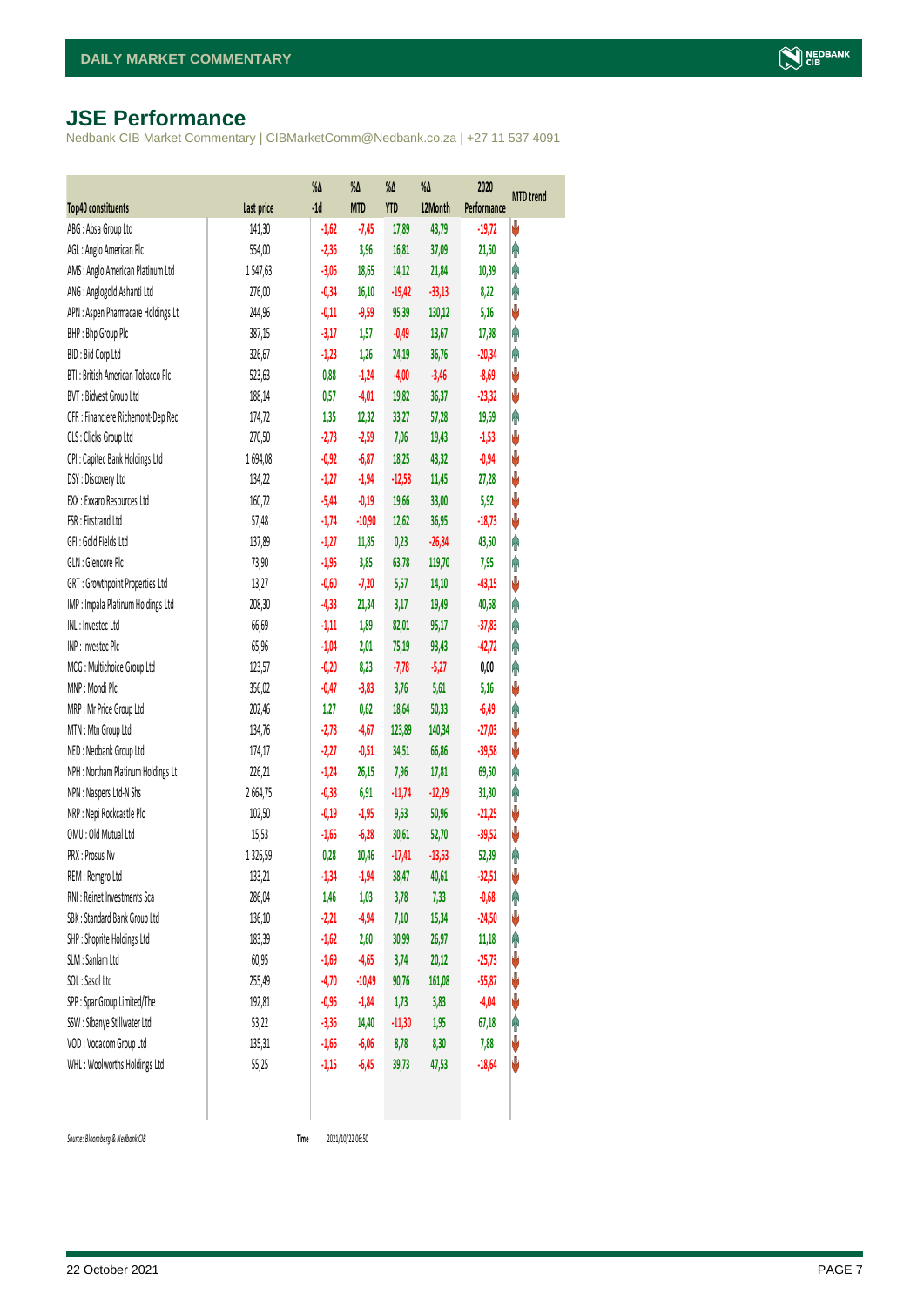# <span id="page-7-0"></span>**Economic Calendar**

Nedbank CIB Market Commentary | CIBMarketComm@Nedbank.co.za | +27 11 537 4091

|                          | Country | Event                                | Period           | Survey     | Actual      | Prior       | Revised   |
|--------------------------|---------|--------------------------------------|------------------|------------|-------------|-------------|-----------|
| 21-October               |         |                                      |                  |            |             |             |           |
| 08:00 AM                 | UK      | PSNB ex Banking Groups               | SEP              | GBP 22,5b  | GBP 21,8b   | GBP 20,0b   | GBP 16,8b |
| 11:00 AM                 | EC      | Govt Debt/GDP Ratio                  | 2020             |            | 97,30%      | 97,30%      |           |
| 02:30 PM                 | US      | <b>Continuing Claims</b>             | SEP <sub>4</sub> | 2548k      | 2481k       | 2593k       |           |
| 02:30 PM                 | US      | Initial Jobless Claims               | <b>SEP 11</b>    | 297k       | 290k        | 293k        |           |
| 02:30 PM                 | US      | Philadelphia Fed Business Outlook    | OCT              | 25,0       | 23,8        | 30,7        |           |
| 04:00 PM                 | EC      | Consumer Confidence                  | OCT A            | $-5,00$    | $-4,80$     | $-4,00$     |           |
| 04:00 PM                 | US      | Leading Index                        | <b>SEP</b>       | 0,40%      | 0,20%       | 0,90%       | 0,80%     |
| 04:00 PM                 | US      | <b>Existing Home Sales</b>           | SEP              | 6,10m      | 6,29m       | 5,88m       |           |
| 04:00 PM                 | US      | Existing Home Sales MoM              | SEP              | 3,74%      | 6,97%       | $-2,00%$    |           |
| 22-October               |         |                                      |                  |            |             |             |           |
| 12:00 AM                 | US      | Monthly Budget Statement             | SEP              | USD -59,0b | USD -170,6b | USD -170,6b |           |
| 01:30 AM                 | JN      | Natl CPI YoY                         | SEP              | 0,20%      | 0,20%       | $-0,40%$    |           |
| 02:30 AM                 | JN      | Nikkei Japan PMI Mfg                 | OCT <sub>P</sub> |            | 53,0        | 51,5        |           |
| 08:00 AM                 | UK      | Retail Sales Inc Auto Fuel YoY       | SEP              | $-0,40%$   |             | 0,00%       |           |
| 09:30 AM                 | GE      | Markit Germany Services PMI          | OCT <sub>P</sub> | 55,2       |             | 56,2        |           |
| 09:30 AM                 | GE      | Markit/BME Germany Manufacturing PMI | OCT <sub>P</sub> | 56,5       |             | 58,4        |           |
| 10:00 AM                 | EC      | Markit Eurozone Services PMI         | OCT <sub>P</sub> | 55,4       |             | 56,4        |           |
| 10:00 AM                 | EC      | Markit Eurozone Manufacturing PMI    | OCT <sub>P</sub> | 57,0       |             | 58,6        |           |
| 10:30 AM                 | UK      | Markit/CIPS UK Services PMI          | OCT <sub>P</sub> | 54,5       |             | 55,4        |           |
| 10:30 AM                 | UK      | Markit UK PMI Manufacturing SA       | OCT <sub>P</sub> | 56,0       |             | 57,1        |           |
| 03:45 PM                 | US      | Markit US Services PMI               | OCT <sub>P</sub> | 55,2       |             | 54,9        |           |
| 03:45 PM                 | US      | Markit US Manufacturing PMI          | OCT <sub>P</sub> | 60,5       |             | 60,7        |           |
| 25-October               |         |                                      |                  |            |             |             |           |
| 07:00 AM                 | JN      | Leading Index CI                     | AUG F            |            |             | 101,8       |           |
| 10:00 AM                 | GE      | IFO Expectations                     | OCT              | 96,7       |             | 97,3        |           |
| 10:00 AM                 | GE      | IFO Current Assessment               | OCT              | 99,2       |             | 100,4       |           |
| 10:00 AM                 | GE      | IFO Business Climate                 | OCT              | 97,9       |             | 98,8        |           |
| 02:30 PM                 | US      | Chicago Fed Nat Activity Index       | SEP              | 0,00       |             | 0,29        |           |
| 04:30 PM                 | US      | Dallas Fed Manf. Activity            | OCT              | 6,2        |             | 4,6         |           |
| 26-October               |         |                                      |                  |            |             |             |           |
| 09:00 AM                 | SA      | Leading Indicator                    | AUG              | 0,0        |             | 122,0       |           |
| 03:00 PM                 | US      | S&P CoreLogic CS 20-City YoY NSA     | AUG              | 20,10%     |             | 19,95%      |           |
| 04:00 PM                 | US      | Conf. Board Consumer Confidence      | OCT              | 109,5      |             | 109,3       |           |
| 04:00 PM                 | US      | Richmond Fed Manufact. Index         | OCT              | 4          |             | $-3$        |           |
| 04:00 PM                 | US      | New Home Sales                       | SEP              | 758k       |             | 740k        |           |
| 04:00 PM                 | US      | New Home Sales MoM                   | SEP              | 2,43%      |             | 1,50%       |           |
|                          |         |                                      |                  |            |             |             |           |
| <b>Source: Bloomberg</b> |         | 2021/10/22 06:49                     |                  |            |             |             |           |